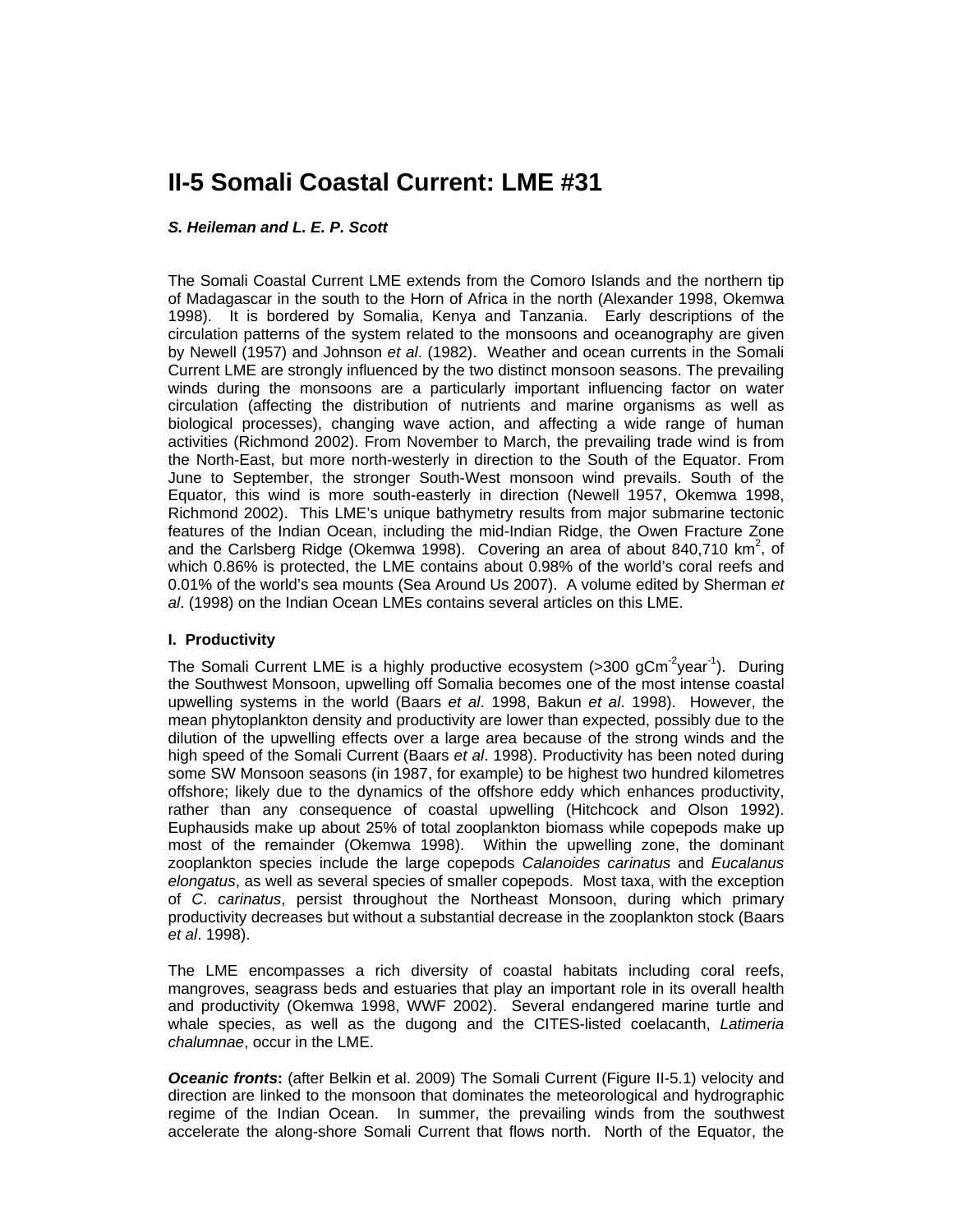Somali Current is deflected eastward, thus resulting in the upwelling of cold, nutrient-rich waters along the Somali coast. These waters are separated by a sharp front from the warm and salty waters carried by the Somali Current. With the advent of the boreal winter monsoon, the wind field reverses and the prevailing winds from the North-East shut down the coastal upwelling, spin down the Somali Gyre and cause downwelling along the Somali coast (Belkin *et al*. 2009).



**Figure II-5.1. Fronts of the Somali Coastal Current LME. SSF, Shelf-Slope Front. Yellow line, LME boundary. After Belkin et al. 2009).**

#### **Somali Coastal Current SST** (after Belkin 2009)

Linear SST trend since 1957: 0.46°C Linear SST trend since 1982: 0.18°C

The Somali Current has warmed slowly and steadily from 1957 to the present. On the southern end, the Somali Current cold/warm events likely affected the Agulhas Current LME through sporadic southbound leakages. On the northern end, the Somali LME has no LME neighbour and its connection to the Arabian Sea LME is tenuous at best. And yet, the all-time maximum of 1998 occurred simultaneously in both LMEs, which could have resulted from large-scale forcing since this maximum has been observed more or less synchronously around the entire Indian Ocean. The two most conspicuous warm events, of 1983 and 1998, are linked to the extremely low values of the Southern Ocean Oscillation (SOI) Index (Annamalai & Murtugudde 2004; Reynolds & Smith 1994).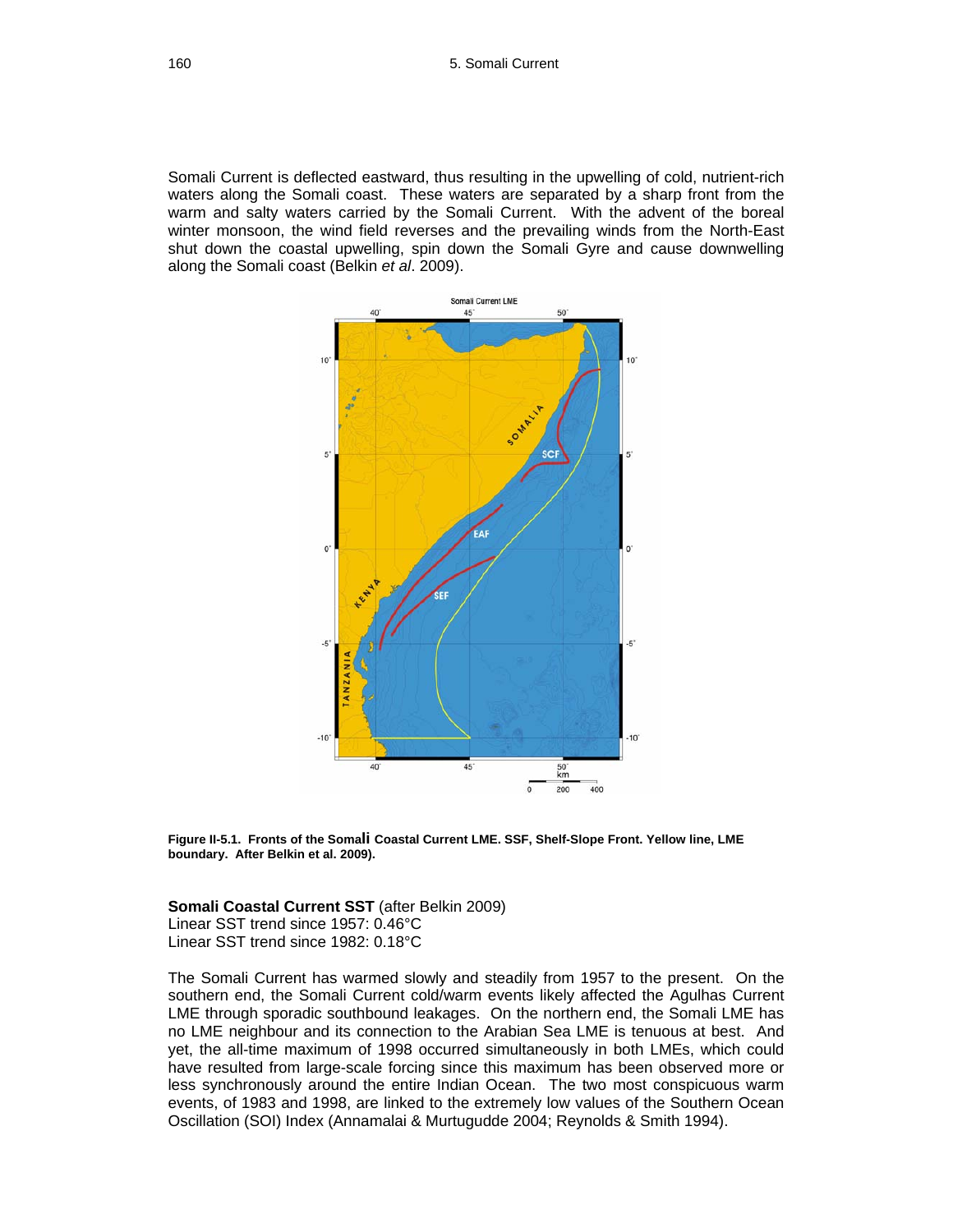

**Figure II-4.2. Somali Current LME annual mean SST (left) and annual SST anomalies (right), 1957-2006, based on Hadley climatology. After Belkin (2009).**

*Somali Current LME Trends in Chlorophyll and Primary Productivity:* The Somali Current LME is a highly productive ecosystem  $($ >300 gCm<sup>-2</sup>year<sup>-1</sup>).



**Figure II-4.3 Somali Current LME trends in chlorophyll** *a* **(left) and primary productivity (right) 1998- 2006. Values are colour coded to the right hand ordinate. Figure courtesy of J. O'Reilly and K. Hyde. Sources discussed p. 15 this volume.** 

## **II. Fish and Fisheries**

Over half of the reported landings in the Somali Coastal Current LME consists of the 'mixed group.' The LME contains a high level of subsistence and artisanal fisheries which are confined to its inshore areas, due to the ease of access and lack of appropriate expertise and technology to fish in offshore waters. In 1994 in Tanzania, more than 96 % of the total marine production was contributed by small-scale artisanal fishers, while in Kenya the value was 80%. In 1984 in Somalia, it was estimated that 90 000 – 100 000 people were directly or indirectly involved in the artisanal fishing industry. Fishing gears used include gillnets (drift and demersal), long lines, cast nets, traps and handlines (Marshall and Barnett 1997). There is no large fishery for small pelagic fish (Everett 1996) as there is in the Canary Current and Benguela Current LMEs. Oceanic fisheries in the LME are dominated by distant-water fishing fleets from Europe and East Asia.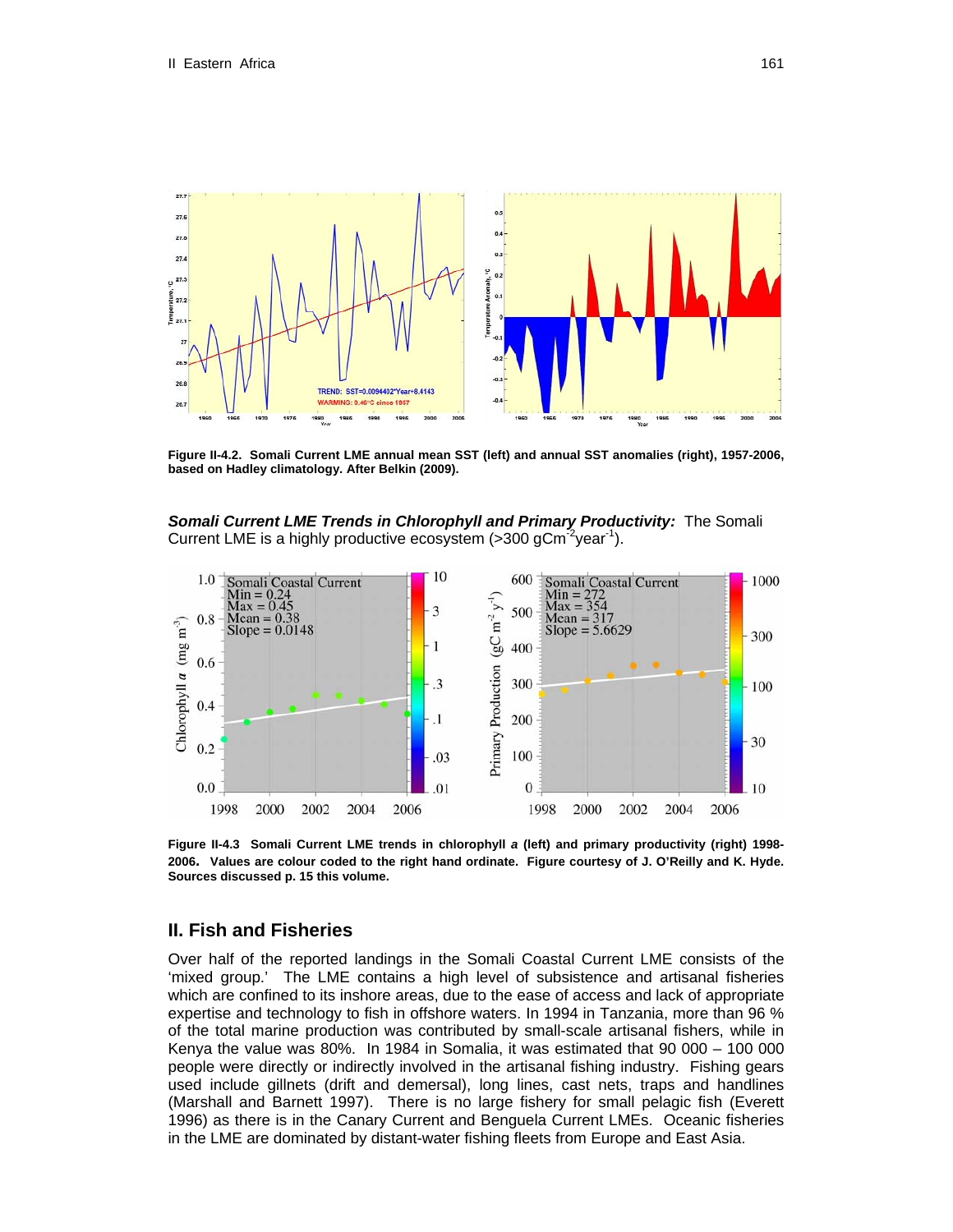

**Figure II-5.4. Total reported landings in the Somali Coastal Current LME by species (Sea Around Us 2007).** 

Due to the poor quality of the available landings statistics in the region, a majority of the landings in the LME can only be classified as 'unidentified marine fish' (included in the 'mixed group in Figure II-5.4), making interpretation of the status of marine fisheries in the LME extremely difficult. Total reported landings in the LME showed a general increase over the reported period, but with marked fluctuations, recording 52,000 tonnes in 2004 (Figure II-5.4). The value of the reported landings peaked in the late 1970s at around 70 million US\$ (in 2000 real US\$), with recent years between 50-60 million US\$ (Figure II-5.5).



**Figure II-5.5. Value of reported landings in the Somali Coastal Current LME by commercial groups (Sea Around Us 2007).** 

The primary production required (PPR; Pauly & Christensen 1995) to sustain the reported landings in the LME has increased over the years, reaching 2.5% in recent years (Figure II-5.6). Tanzania accounts for the largest ecological footprint in the region, though a number of foreign fleets can also be found to be operating in the LME.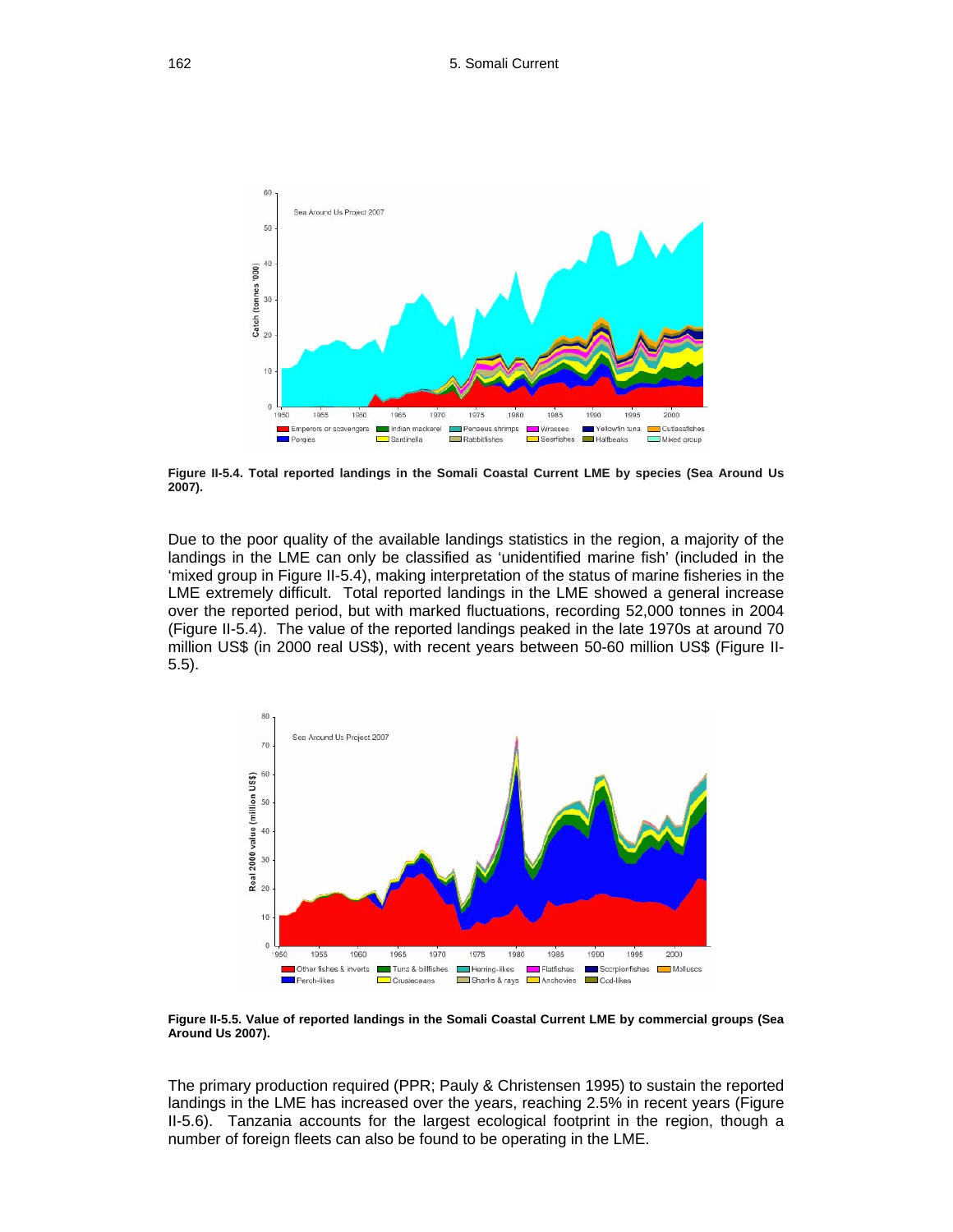

**Figure II-5.6. Primary production required to support reported landings (i.e., ecological footprint) as fraction of the observed primary production in the Somali Coastal Current LME (Sea Around Us 2007). The 'Maximum fraction' denotes the mean of the 5 highest values.** 

Due the high proportion of unidentified catches in the underlying statistics, the mean trophic level (i.e., the MTI; Pauly & Watson 2005) and the FiB index of the reported landings estimated for this LME should not be viewed as good indicators of the state of its fisheries. The increase in the MTI from 1950 to the mid 1970 (Figure II-5.6 top) is likely a result of the improvement in the taxonomic details of the reported landings (see Figure II-5.4), while the increase in the FiB index (Figure II-5.6 bottom) seems to be informative, as it suggests the spatial expansion of fisheries in the region.



**Figure II-5.7. Mean trophic level (i.e., Marine Trophic Index) (top) and Fishing-in-Balance Index (bottom) in the Somali Coastal Current LME (Sea Around Us 2007).** 

The Stock-Catch Status Plots show that local fisheries predominantly target stocks that are classified as 'overexploited' (Figure II-5.8, top) and that fully and overexploited stocks contribute a majority of the reported landings biomass (Figure II-5.8, bottom). Again, we must stress the high level of taxonomic uncertainty in the underlying statistics.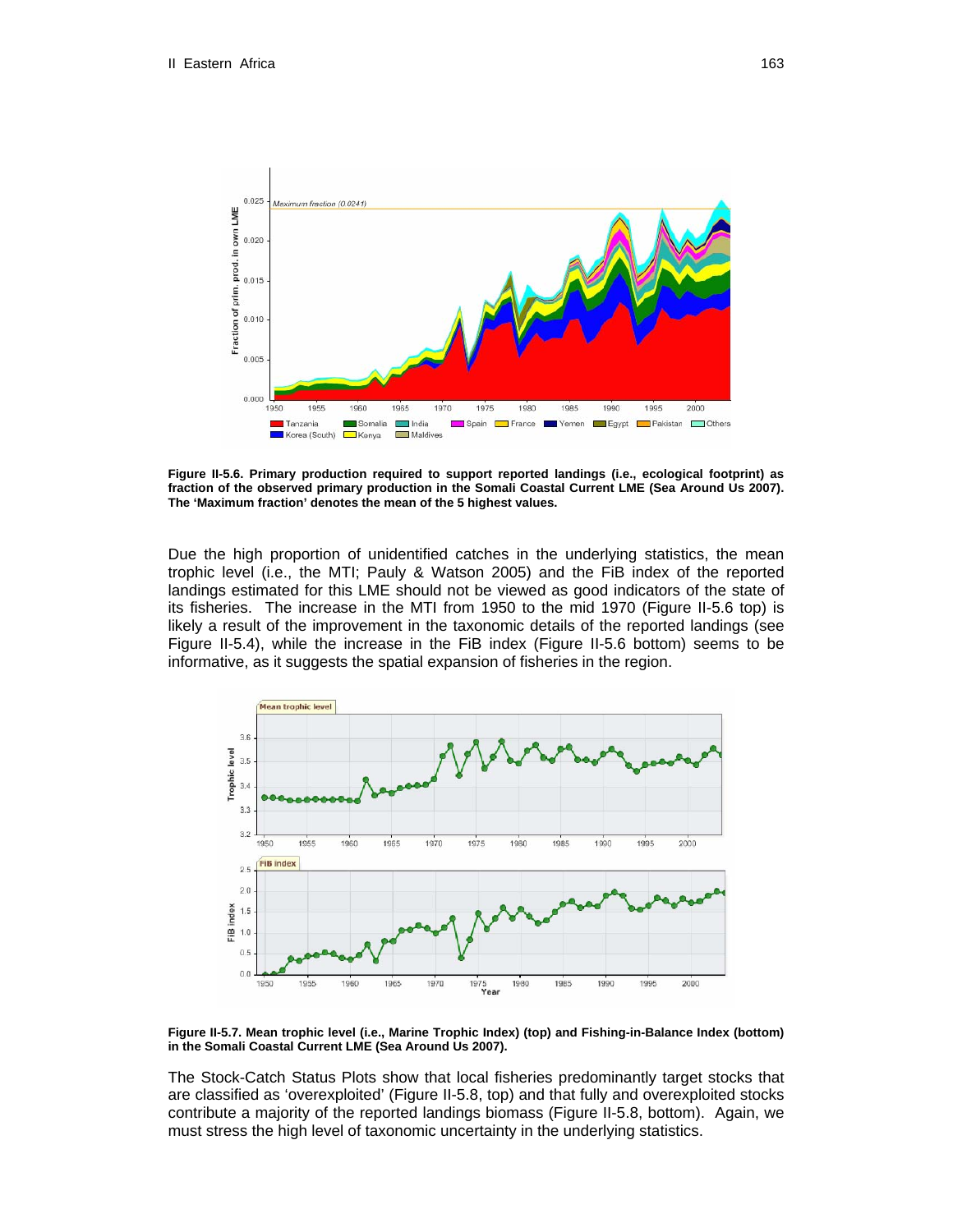

**Figure II-5.8. Stock-Catch Status Plots for the Somali Coastal Current LME, showing the proportion of developing (green), fully exploited (yellow), overexploited (orange) and collapsed (purple) fisheries by number of stocks (top) and by catch biomass (bottom) from 1950 to 2003. Note that (n), the number of 'stocks', i.e., individual landings time series, only include taxonomic entities at species, genus or family level, i.e., higher and pooled groups have been excluded (see Pauly** *et al***, this vol. for definitions).** 

The fisheries of the Somali Coastal Current LME are heavily exploited, contrary to assumptions of huge unrealized potentials (Aden 2007), with indications of unsustainable exploitation documented in several areas (Kelleher & Everett 1997, Fielding & Mann 1999). Harvests of inshore resources are dwindling, including the giant mangrove mudcrab *Scylla serrata*, the mangrove oyster *Saccostrea cucullata*, lobsters (*Panulirus* sp.) and prawns *(Penaeus* sp.). The average size of lobsters caught has diminished, with most of the lobsters now caught before they have reached the age of maturity. Furthermore, berried females are often caught during the breeding season, when the fishery is not strictly managed (Fielding & Mann 1999). Shark populations are also on a rapid decline as a consequence of the harvest of shark fins by fishers from Yemen, Somalia, Djibouti and Sudan, despite such practice being banned in most cases (Pilcher & Alsuhaibany 2000). According to FAO (2000), most tuna stocks are fully exploited in all oceans, including the Western Indian Ocean and some are overexploited or severely depleted.

While there is no evidence to suggest that the offshore stocks of the LME are at risk of collapse, this may well be due to the absence of adequate observations, including the lack of reliable data on fishing effort, total catch, and bycatch. The problem of Illegal, Unregulated and Unreported (IUU) fishing is particularly acute in Somalia, largely as a result of civil wars and the lack of a functioning government for the last decade (Gelchu & Pauly 2007). The status of the LME's fish stocks is not known with any certainty and a need exists for stock assessments and enactment of appropriate management measures.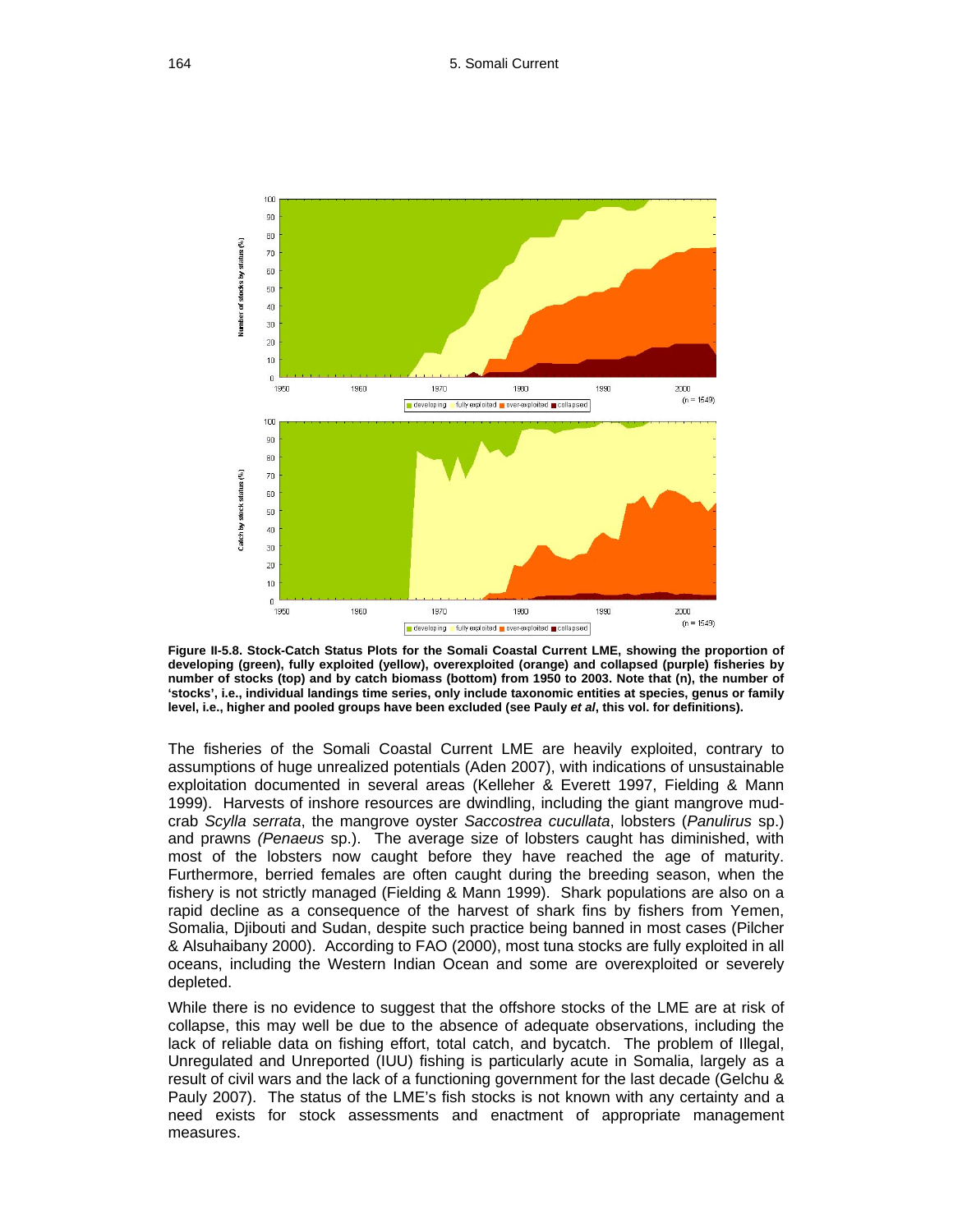Destructive fishing practices also pose a threat to coastal fisheries and coral reefs. In areas around coral reefs, unsustainable exploitation is related to increasing fishing effort and the use of destructive gear (McClanahan 1996, Obura et al. 2000). The use of dynamite, pull seine nets, poisons and selective fishing on certain species and juveniles are widespread in the region (UNEP 2002). Offshore trawling grounds, especially those targeting prawns, are showing signs of overexploitation with excessive bycatch and discards. A significant fraction of shrimp bycatch is composed of juvenile fish and on average, only 32% of the bycatch is retained, with a discard rate of up to 1.8 tonnes per trawler per day (KMFRI 2003). Purse seines yield a high bycatch of cetaceans and shark gill nets also catch non-target species such as turtles, dugong, dolphins and whales (Pilcher & Alsuhaibany 2000, Van der Elst & Salm 1998). The bycatch of shark gill nets in Somalia also includes sawfish (Pristis microdon and P. pectinata), which are of global concern as they have been overexploited worldwide (IUCN 1997). Somalia may be one of the last refuges for these vulnerable elasmobranchs (Van der Elst & Salm 1998).

Problems of unsustainable exploitation are expected to persist in the future due to a lack of or inadequate capacity for effective management and surveillance, including failures in addressing illegal fishing and conducting stock assessments, and inadequate knowledge and information. The most important knowledge gaps that currently preclude optimal management of transboundary living resources are identified in the Somali Coastal Current LME TDA (GEF 2003). For the overexploited inshore resources, an approach that reduces fishing pressure, while promoting fisheries restoration and sustainable exploitation practices is indispensable. Sustainable exploitation of the offshore resources in the LME is of great interest for the countries of the region and there is an urgent need for fisheries surveys in order to determine the potential for development of these fisheries. However, efforts are being directed at developing the fisheries for small pelagic and mesopelagic fish (Okemwa 1998).

#### **II. Pollution and Ecosystem Health**

Pollution: The coastal areas of the Somali Coastal Current LME are under increasing pressure from land and sea-based sources of pollution, including agrochemical, industrial and municipal wastes as well as sea-based petroleum wastes, which cause varying degrees of localised pollution (Nguta 1998, Okemwa 1998, UNEP 2002, Ruwa 2006). Pollution is generally moderate in this LME (UNEP 2006), although estuaries and urban areas located along the coastline are pollution hot spots (UNEP 2001, Van der Elst & Salm 1998).

Most of the coastal municipalities do not have the capacity to handle the vast quantities of sewage and solid wastes generated daily. Raw sewage containing organic materials, nutrients, suspended solids, parasitic worms and benign and pathogenic bacteria and viruses is discharged into waterways and coastal areas (Okemwa 1998). High microbial levels are observed in areas near to sewage outfalls (Mwaguni 2000). Large quantities of wastes from fish processing plants, slaughterhouses and tanneries also contribute to pollution along the coast (Nguta 1998, Van der Elst & Salm 1998). Because of the lack of purification facilities, industrial pollution is severe and includes solid and liquid industrial wastes such as noxious oils, organic and inorganic chemicals (Nguta 1998, Okemwa 1998). Large volumes of solid wastes are dumped on the shores or disposed of in an unsatisfactory manner and are blown or washed out to sea where they pose a threat to wildlife and human health (UNEP 2002). In addition, seepage and leakages from coastal dump sites pose serious pollution problems, especially during the rainy season (Nguta 1998). These leakages are high in BOD and contain significant amounts of dissolved toxic metals and organic chemicals.

Fertilisers and pesticides are increasingly being manufactured and used in the region,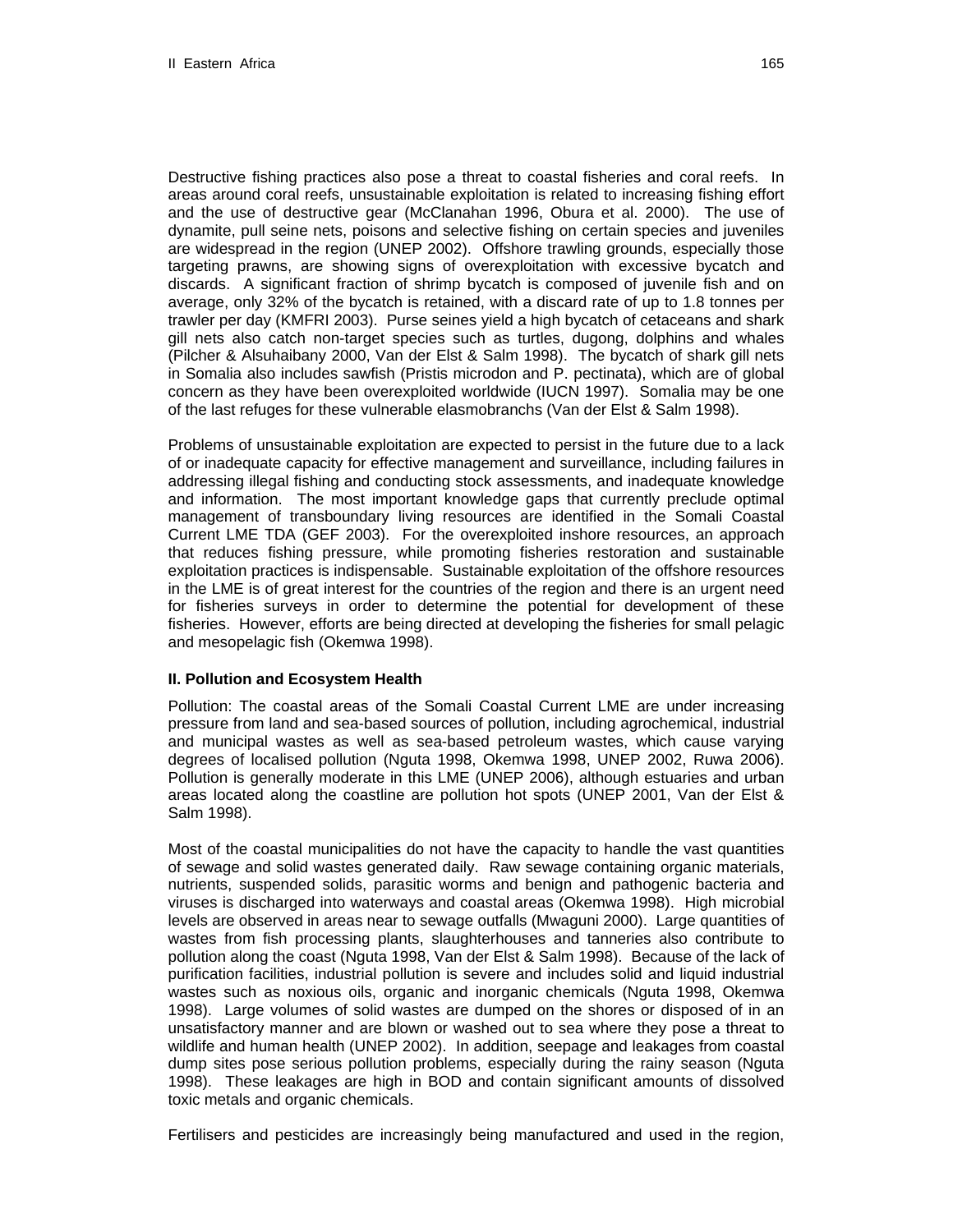with resulting increase in agricultural-based sources of pollution in coastal areas, from both land run off and direct discharge of wastes from fertiliser factories. The latter is a severe problem in the region (Okemwa 1998). Likewise, poor land use practices such as slash and burn agriculture, overgrazing and nomadic pastoralism as well as farming in river basins contribute to increased suspended solids that are ultimately deposited in the ocean. For example, about 16-21 million tonnes of sediments are deposited into the ocean annually from the two perennial rivers, Tana and Athi Rivers in Kenya (Kitheka 2002). Mining, urban development and dredging also contribute to increased sedimentation in coastal areas (Okemwa 1998). As a consequence, the coastal configuration, accretion and erosion patterns and associated ecosystems are changing. For example, the size of river deltas and estuaries is increasing, and beach as well as seafloor composition has been altered. Eutrophication is not yet a serious issue, although isolated pockets are found in sheltered bays, with threat of occurrence of HABS (Mwaguni 2000).

Maritime activities also contribute to pollution in the Somali Coastal Current LME, especially in harbours and along the coastline during the Southeast Monsoon. Oil and ballast water are the principal contaminants from shipping activities, with ballast waste water, waste oil, as well as sewage released directly into the sea (Okemwa 1998). Longshore currents and winds in the Western Indian Ocean are instrumental in the horizontal distribution of pollutants, particularly in bringing oil slicks and residues of degraded oil from the open sea to coastal waters (UNEP 2002). Beaches in this region are sometimes littered with tar balls, with deleterious effects on marine biota and humans (UNEP 2002). For instance, soluble PCBs from these products are toxic to marine life and also accumulate in the food chain. Plastic litter is a major concern at turtle beaches.

*Habitat and community modification:* The Somali Coastal Current LME contains a variety of habitats including coral reefs, mangrove forests, estuaries and seagrass beds that serve as shelter, breeding grounds and nurseries for several commercially important fish species as well as endangered species of animals such as marine turtles and dugong. These habitats also have high biodiversity. For example, the coral reefs of Somalia, which are still in good, often pristine condition, especially in Marine Protected Areas (MPA), are among the most biologically diverse in the entire Indian Ocean (Pilcher & Alsuhaibany 2000). Coral cover distribution is more abundant in the area between the Athi/Sabaki river estuary and Ruvuma river estuary, which has been described as the 'Coral Coast' by virtue of its rich coral assemblage (WWF 2002). These coastal habitats also protect the adjacent land from erosion and wave damage.

Coral reefs are impacted by several anthropogenic activities such as mining, pollution, exploitation of reef fishes and other organisms for food and ornamental trade, tourism and siltation. Many reefs outside of MPAs are overexploited and severely degraded (Spalding et al. 2001). High fishing effort and destructive fishing methods such as dynamiting not only cause overfishing in coral reefs but also lead to structural damage as well as changes in biodiversity, for instance, population explosions of sea-urchin (McClanahan 1996). Coral bleaching has had a significant impact on many of the LME's coral reefs, especially during the 1998 El Niño (Muhando 2002). In Kenya, the surviving corals appeared to have recovered one year later, but severely damaged areas had still not been re-colonised. Another major threat to the marine habitats is increased sedimentation (Obura et al. 2000). Conversion of mangrove habitat for agricultural, industrial and residential uses and salt and lime production, as well as over-harvesting of mangrove wood for building, charcoal, firewood and trade purposes have caused deterioration of mangrove forests and their faunal communities. Destruction of mangrove forests is also leading to heavy offshore siltation and reduction in nutrients for offshore species with concomitant reduction in fish catches (Okemwa 1998).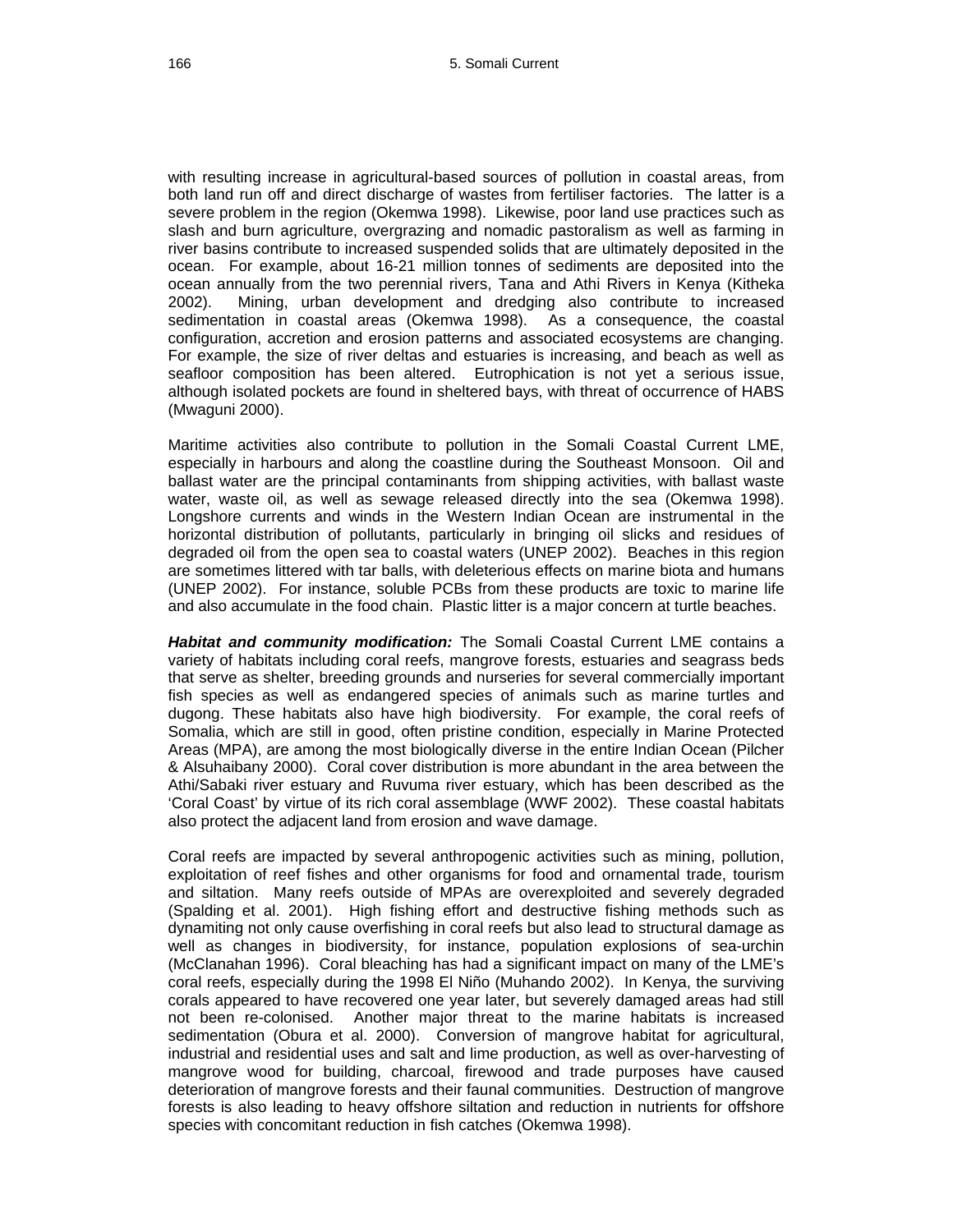Seagrass meadows are under threat from destructive fishing methods such as drag nets, pollution from various sources and siltation (Okemwa 1998). Estuaries are being modified through pollution, sedimentation and infilling. Damming of rivers for hydropower and irrigation (e.g., Tana River) and abstraction of water for irrigation (e.g., Athi-Sabaki Rivers) have various impacts on the coastal, estuarine and marine habitats through reduced inflow of freshwater and nutrients into the coastal zone (Raal & Barwell 1995). Degradation of beaches in the region by mining, litter, oil pollution, dredging, erosion and coastal development is also a major problem. This has affected endangered sea turtles that use undisturbed beaches as their sole nesting sites (Okemwa 1998). Coastal erosion is a major environmental concern along the East African coast and leads to shifting coastal features such as dunes, beaches and shoreline (UNEP 2002). Mitigation measures for coastal erosion have in some cases exacerbated the problem due to inadequate information and technical support (UNEP/GPA 2004)

Extreme droughts and floods linked with ENSO have been documented in the region in recent years (IPCC 2001, Kitheka & Ongwenyi 2002, UNEP 2001). These events induce strong responses in the LME, and have important effects on the distribution of fish stocks, as well as a potential negative impact on coastal habitats such as estuaries and mangroves in which inflow of freshwater is important for maintaining productivity. Sea level rise is also expected to have significant impacts in the Somali Coastal Current LME, since most of the low-lying coastal plains are only a few meters above the highest spring tide water level and therefore susceptible to sea water intrusion and flooding (Okemwa 1998).

Anthropogenic pressures from increasing human populations and unrestricted coastal development continue to threaten the health of the Somali Coastal Current LME. This is exacerbated by inadequate monitoring as well as insufficient data needed to characterise the impact of these pressures on natural resources. An immediate need towards improving the health of this LME and sustainable use of its coastal and marine resources is to fill the existing gaps in knowledge (GEF 2003).

## **III. Socioeconomic Conditions**

The Somali Coastal Current LME region supports about 15 million people, more than half of whom live in coastal areas (Kelleher & Everett 1997, UNEP 2001). Following an increase in the 1980s, the population growth rate has recently shown a marked decline. There is a high rate of urbanisation in the region, with major coastal cities such as Mombasa and Dar es Salaam growing at a rate of 5% and 6.7% respectively (Hatziolos et al. 1996). Other population movements are conflict-driven, e.g., the movement of refugees. Poverty is particularly acute among various vulnerable groups such as households headed by the elderly and children. Furthermore, there is a general food deficit, particularly of protein, causing a high level of under-nourishment, especially in Somalia.

The main economic sectors are agriculture, fisheries, industry, manufacturing and services (the latter includes tourism and maritime transport). Coastal tourism is a significant industry, especially in Kenya which leads the region with some 940, 000 international arrivals in 1999 (Gossling 2006). Although the contribution of the industrial fisheries to GDP is small (0.04% for Kenya, 2% for Somalia, 2.7% for Tanzania), the artisanal fisheries are regarded as a significant source of employment and food. In Tanzania, more than 25% of the country accrues direct benefit from the coastal zone (Kamukala and Payet 2001), and the artisanal and traditional fisheries play a significant role in food security (Cunningham and Bodiguel 2005). The socioeconomic impact of overexploitation is severe in this LME and includes the loss of employment and reduction in the capacity of local communities to meet basic needs. Furthermore, the increase in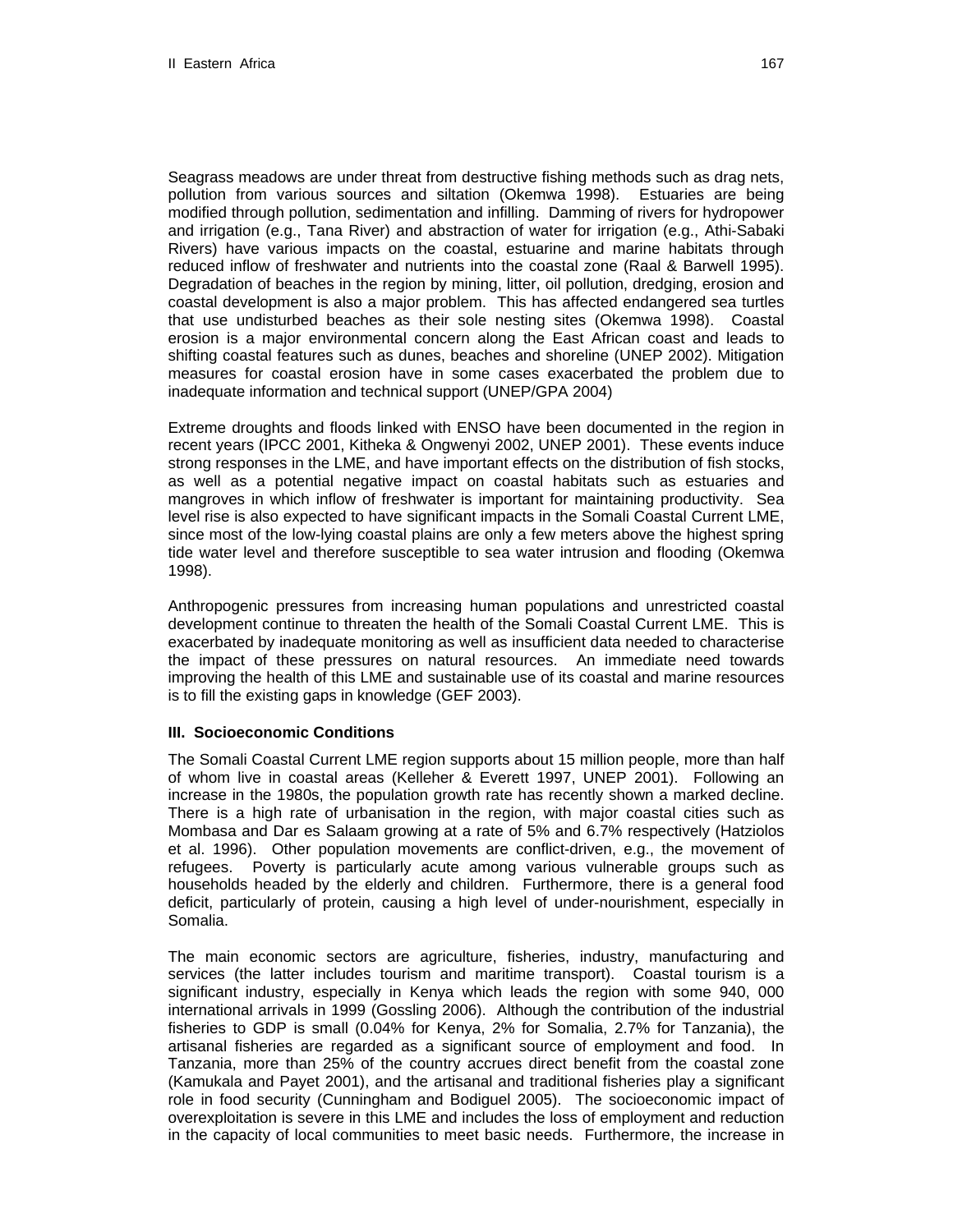the industrial fisheries has further reduced the resources available to artisanal fishers and considerable friction between the two groups has arisen as a result of the destruction of stationary artisanal fishing gear by industrial vessels (Okemwa 1998). Mariculture of seaweed, shrimps, finfish, sea-cucumbers and pearl oysters is a growing sector of the economy (Richmond 2002).

Degradation of the coastal zone poses a threat to economic returns and employment from activities such as fishing and tourism, through the loss of critical habitats and recreational areas. Economic costs of habitat modification and loss are associated with beach replenishment schemes, dredging and coastal protection to prevent beach erosion. Protected species such as marine turtles, dugongs, whales and dolphins are reportedly declining as a result of increasing levels of wastes, notably plastics (UNEP 2002). This could have a negative impact on tourism. Human health is also at risk from pollution through the consumption of contaminated sea food or through direct contact.

#### **V. Governance:**

Kenya and Tanzania have extensive legal and institutional frameworks to manage water resources. However, law enforcement is a major problem due to poor monitoring and surveillance systems. Somalia lacks specific laws and regulations to protect and preserve the marine environment, which has further been aggravated by the political situation and conflicts in this country. This LME comes under the UNEP Eastern Africa Regional Seas Programme. All three countries have ratified the Nairobi Convention. GEF is supporting three projects in this LME together with the Agulhas Current LME.

As described in section II-4 for the Agulhas Current LME, The Agulhas and Somali Current Large Marine Ecosystems (ASCLME) Project, currently underway, will seek to institutionalize cooperative and adaptive management of the Agulhas and Somali LMEs. A phased approach is planned that progressively builds the knowledge base and strengthens technical and management capabilities at the regional scale to address transboundary environmental concerns within the LMEs, builds political will to undertake threat abatement activities and leverages finances proportionate to management needs. In addition to the ASCLME Project, the Programme includes two parallel projects, one that addresses land-based sources of pollution and coastal degradation (WIO-LaB, implemented by UNEP); and one that builds knowledge for the purposes of managing industrial fisheries (SWIOFP, implemented by the World Bank).

The activities within the ASCLMEs Project are focused on filling the significant coastal and offshore data and information gaps for these LMEs by capturing essential information relating to the dynamic ocean-atmosphere interface and other interactions that define the LMEs, along with critical data on artisanal fisheries, larval transport and nursery areas along the coast. A Transboundary Diagnostic Analyses (TDA), and Strategic Action Programmes (SAP) will be developed for the Somali Current LME. The parallel UNEP and World Bank Projects will also feed pertinent information into the TDAs/SAPs formulation process, and identify policy, legal and institutional reforms and needed investments to address transboundary priorities.

## **References**

- Aden, A.M. (2007). The Somali fisheries: potentiality, challenges and needed interventions. InfoSamak, January/February 2007(1): 13-16.
- Alexander, L. M. (1998). Somali Current Large Marine Ecosystem and related issues, p 327-331 in: Sherman, K. Okemwa, E.N. and Ntiba, M.J. (eds), Large Marine Ecosystems of the Indian Ocean: Assessment, Sustainability and Management. Blackwell Science, Oxford, U.K.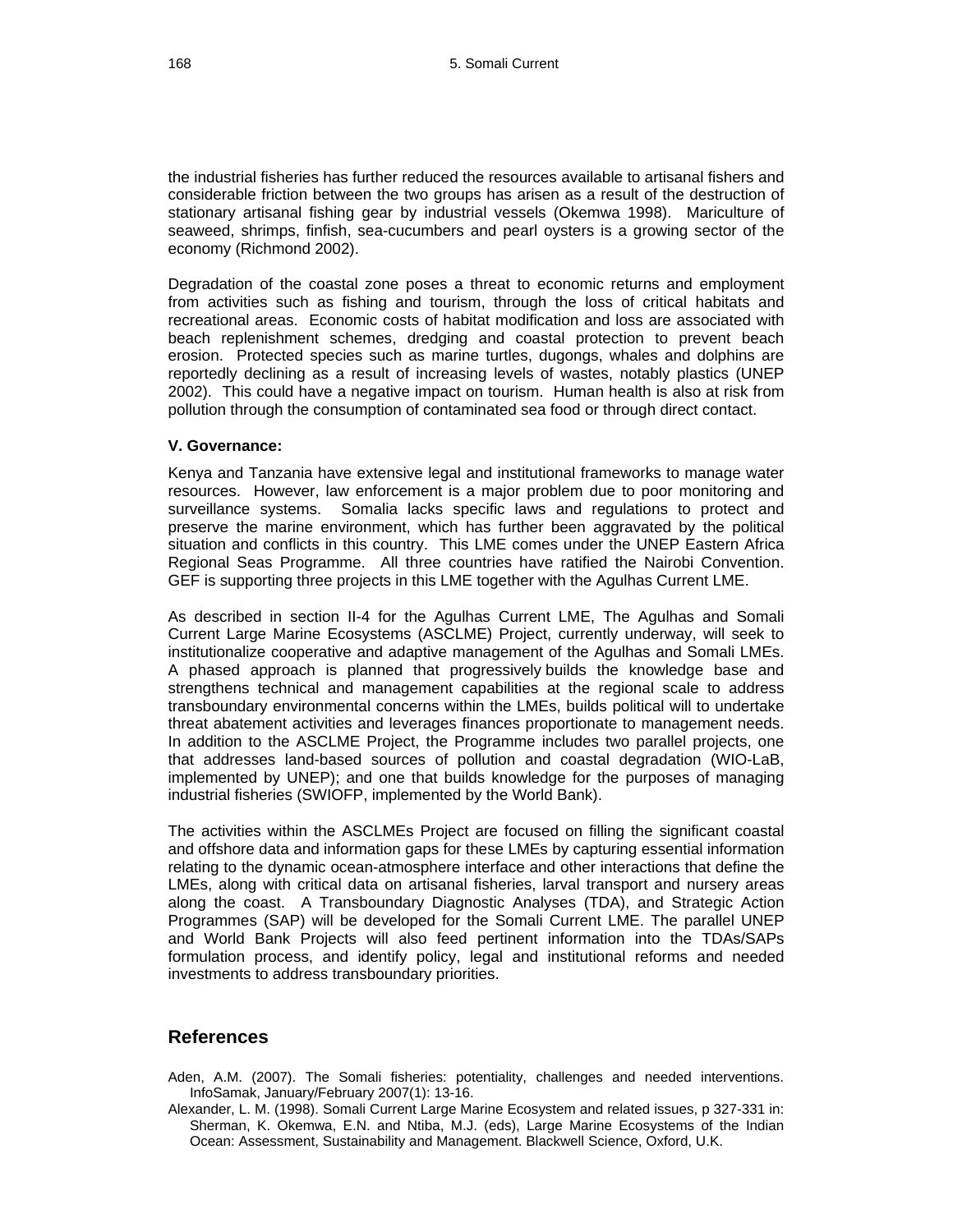- Annamalai, H., and R. Murtugudde (2004) Role of the Indian Ocean in regional climate variability, in: *Earth's Climate: The Ocean-Atmosphere Interaction*, C. Wang, S.-P. Xie, and J.A. Carton (eds.), AGU Geophysical Monograph, **147**, 213-246.
- Baars, M. A., Schalk, P. H. and Veldhuis, M. J. W. (1998). Seasonal fluctuations in plankton biomass and productivity in the ecosystems of the Somali Current, Gulf of Aden and Southern Red Sea, p 143-174 in: Sherman, K. Okemwa, E.N. and Ntiba, M.J. (eds), Large Marine Ecosystems of the Indian Ocean: Assessment, Sustainability and Management. Blackwell Science, Oxford, U.K.
- Bakun, A., Claude, R. and Lluch-Cota, S. (1998). Coastal upwelling and other processes regulating ecosystem productivity and fish production in the western Indian Ocean, p 103-141 in: Sherman, K. Okemwa, E.N. and Ntiba, M.J. (eds), Large Marine Ecosystems of the Indian Ocean: Assessment, Sustainability and Management. Blackwell Science, Oxford, U.K.
- Belkin, I.M. (2009) Rapid warming of Large Marine Ecosystems, Progress in Oceanography, in press.
- Belkin, I.M. , Cornillon, P.C. and Sherman K. (2009). Fronts in Large Marine Ecosystems of the world's oceans. Progress in Oceanography, in press.
- Cunningham, S. and Bodiguel, C. (2005). Subregional review: Southwest Indian Ocean, p 67-84 in: De Young, C. (ed), Review of the state of the world marine capture fisheries management: Indian Ocean. FAO Fisheries Technical Paper 488. Rome. 458p.
- Everett, G. V. (1996). Some observations on fisheries management related to monitoring, control and surveillance issues in the region of the southwest Indian Ocean and the Maldives. Appendix to the Report of a regional workshop on fisheries monitoring, control and surveillance. Albion, Mauritius. FAO field report 97/93.

FAO (2000). Fishery Statistics – Capture Production. FAO Yearbook, Vol.90/1.

- Fielding, P.J. and Mann, B. Q. (1999). The Somalia Inshore Lobster Resource A Survey of the Lobster Fishery of the North Eastern Region (Puntland) between Foar and Eyl during November 1998. IUCN Project No.6/50-82/95+6/50–83/04.
- GEF (2003). Somali Coastal Current Transboundary Diagnostic Analysis. Global Environment Facility.
- Gelchu, A. and Pauly, D. (2007). Growth and distribution of part-based fishing effort within countries' EEZ from 1970 to 1995. Fisheries Centre Research Reports, 15(4)
- Gossling, S. (2006). Towards sustainable tourism in the Western Indian Ocean. Western Indian Ocean Journal of Marine Science. Vol 5. p 55-70.
- Hatziolos, M., Lundin, C.G. and Alm, A. (1996). Africa: A Framework for Integrated Coastal Zone Management. The World Bank, Washington D.C., U.S.
- Hitchcock, G. L. and Olson, D. B. (1992). NE and SW monsoon conditions along the Somali coast during 1987, p 583-593, in: Desai, B. N. (ed), Oceanography of the Indian Ocean. National Institute of Oceanography, Goa, India.
- IPCC (2001). Climate Change 2001: Impacts, Adaptation and Vulnerability, p 487-531 in: McCarthy, J.J., Ganziani, O.F., Leary, N.A., Dokken, D.J. and White, K.S. (eds), Contribution of Working Group II to the Third Assessment Report of the Intergovernmental Panel on Climate Change. Cambridge, U.K. and New York, U.S.
- IUCN (1997). Somali Natural Resources Management Programme: Strategic Framework for Sustainable Natural Resources Management in Somalia. IUCN Eastern Africa Programme Project No.6/SO-82/95+6/SO-83/04.
- Johnson, D.R., Mutua Nguli, M. and Kimani, E.J. (1982). Response to annually reversing monsoon winds at the southern boundary of the Somali Current. Deep Sea Research 29 (10A): 1217- 1227.
- Kamukala, G. and Payet, R. (2001). Regional report, p 152-180, in: Voabil, C. and Engdahl, S. (eds), The Voyage from Seychelles to Maputo. Successes and failures of integrated coastal zone management in Eastern Africa and Island States. Secretariat for Eastern African Coastal Area Management (SEACAM). Maputo, Mozambique.
- Kelleher, K. and Everett, G.V. (1997). Approaches to Marine Fisheries Governance in Somalia. UNDP Project No.SOM/97/013/A/08/19 FAO TCP/SOM/6713.
- Kitheka, J.U. (2002). Dry season sediment fluxes in the frontwater zone of the mangrove-fringed Mwache Creek, Kenya, p 194-202 in: Arthurton, R.S., Kremer, H.H., Odada, E., Salomons, W. and Crossland, J.I.M. (eds), African Basins: LOICZ Global Change Assessment and Synthesis of River Catchment – Coastal Area Interaction and Human Dimensions. Land-Ocean Interactions in the Coastal Zone. LOICZ Reports and Studies No.25, LOICZ, Texel, The Netherlands.
- Kitheka, J.U. and Ongwenyi, G.S. (2002). The Tana River Basin and the opportunity for research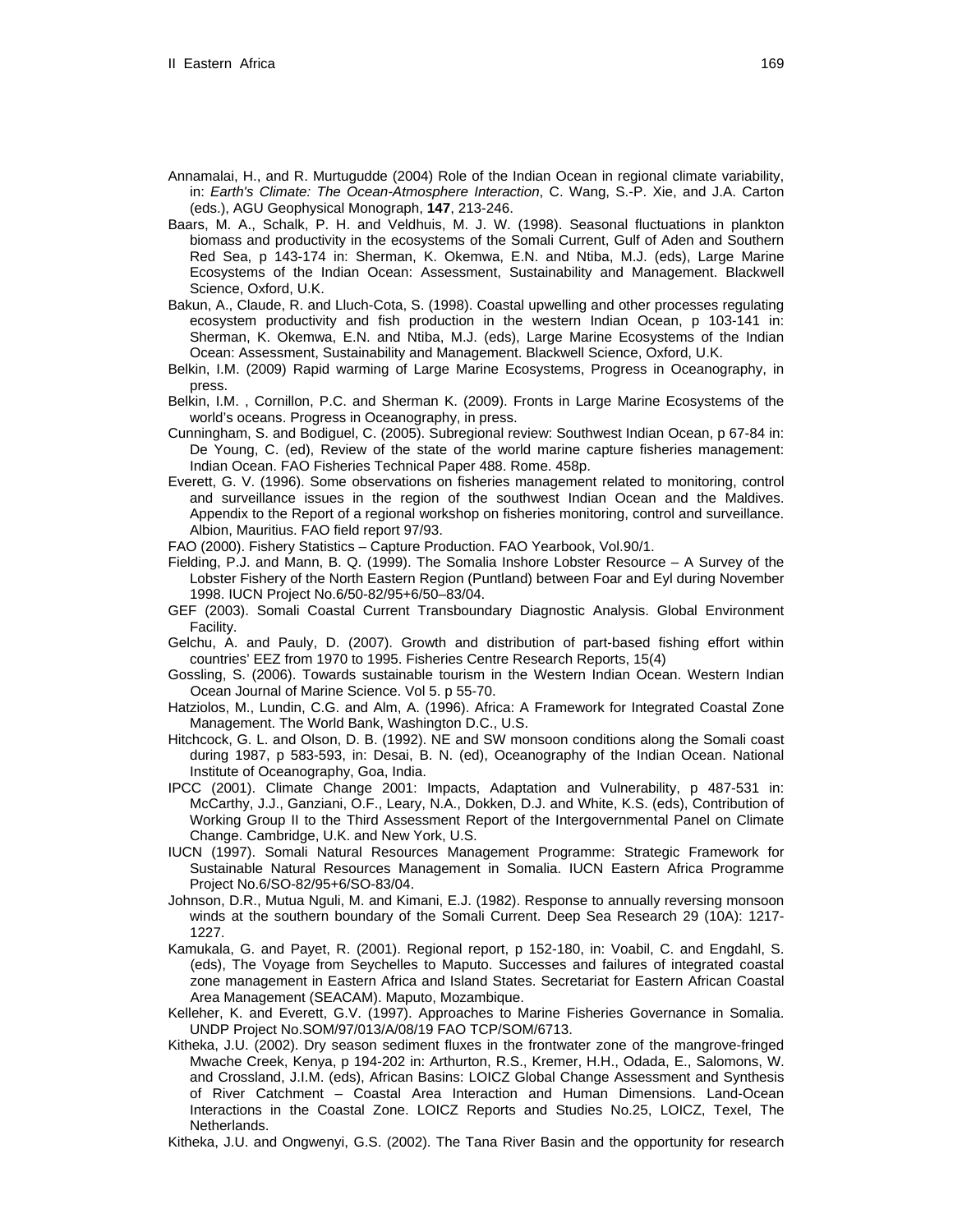on the land-ocean interaction in the Tana Delta, in: Arthurton, R.S., Kremer, H.H., Odada, E., Salomons, W. and Crossland, J.I.M. (eds), African Basins: LOICZ Global Change Assessment and Synthesis of River Catchment – Coastal Area Interaction and Human Dimensions. Land-Ocean Interactions in the Coastal Zone. LOICZ Reports and Studies 25, LOICZ, Texel, The Netherlands.

- KMFRI (2003). Current Status of Trawl Fishery of Malindi-Ungwana Bay. Kenya Marine and Fisheries Research Institute, Mombasa, Kenya.
- Marshall, N.T. and Barnett, R. (1997). The trade in sharks and shark products in the Western Indian and Southeast Atlantic Oceans. Traffic. East/South Africa.
- McClanahan, T.R. (1996). Oceanic Ecosystems and Pelagic Fisheries, p 39-66 in: McClanahan, T.R. and Young, T.P. (eds), East African Ecosystems and their Conservation. Oxford University Press, New York, U.S.
- Muhando, C.A. (2002). Seawater temperature on shallow reefs off Zanzibar Town, Tanzania, p 40- 46 in: Linden, O., Souter, D., Wilhelmsson, D. and Obura, D. (eds), Coral Reef Degradation in the Indian Ocean. Status Report 2002. Kalmar University, Kalmar, Sweden.
- Mwaguni, S.M. (2000). The Cost and Benefits Associated with Addressing the Sewage Problem Affecting the Coastal Marine and Associated Freshwater Environment with Special Focus on the Town of Mombasa on the Kenyan Coast. A Contribution to the Implementation in East Africa of the UNEP/GPA Strategic Action Plan on Sewage.
- Newell, B.S. (1957). A Preliminary Survey of the Hydrography of the British East African Coastal Waters. Colonial Office, Fishery Publication 9. Her Majesty's Stationery Office, London, U.K.
- Nguta, C. M. (1998). An overview of the status of marine pollution in the East African Region, p 61- 71 in: Sherman, K., Okemwa, E.N. and Ntiba, M.J. (eds), Large Marine Ecosystems of the Indian Ocean: Assessment, Sustainability and Management. Blackwell Science, Oxford, U.K.
- Obura, D.O., Muthiga, N.A. and Watson, M. (2000). Country Profiles of Coral Reefs: Kenya, p 199- 230 in: McClanahan, T.R., Sheppard, C.R.C. and Obura, D.O. (eds), Coral Reefs of the Indian Ocean. Oxford University Press, U.K.
- Okemwa, E. (1998). Application of the Large Marine Ecosystem concept to the Somali Current, p 73-99 in: Sherman, K. Okemwa, E.N. and Ntiba, M.J. (eds), Large Marine Ecosystems of the Indian Ocean: Assessment, Sustainability and Management. Blackwell Science, Oxford, U.K.
- Pauly, D. and Christensen, V. (1995). Primary production required to sustain global fisheries. Nature 374: 255-257.
- Pauly, D. and Watson, R. (2005). Background and interpretation of the 'Marine Trophic Index' as a measure of biodiversity. Philosophical Transactions of the Royal Society: Biological Sciences 360: 415-423.
- Pilcher and Alsuhaibany (2000). The Status of coral reefs in the Red Sea and Gulf of Aden 2000, p 35-54 in: Wilkinson, C. (ed), Global Status of Coral Reefs: 2000. Australian Institute of Marine Sciences, Townsville, Australia.
- Raal, P. and Barwell, L. (1995). Application of Integrated Environmental Management to the Tana River Delta and its Linkage with the Indian Ocean Large Marine Ecosystem, p 19-23 in: Okemwa, E., Ntiba, M.J. and Sherman, K. (eds), Status and Future of Large Marine Ecosystems of the Indian Ocean: A report of the International Symposium and Workshop. A Marine Conservation and Development Report. IUCN, Gland, Switzerland.
- Reynolds, R.W., and T.M. Smith (1994) Improved global sea surface temperature analyses using optimal interpolation, *J. Climate,* **7**(6)*,* 929-948.
- Richmond, M.D. (2002). (ed) A Field Guide to the Seashores of Eastern Africa and the Western Indian Ocean Islands. Sida/SAREC – UDSM. 461p.
- Ruwa, R. (2006). Eastern Africa, p 51–74 in UNEP/GPA (2006), The State of the Marine Environment: Regional Assessments. UNEP/GPA, The Hague.
- Sea Around Us (2007). A Global Database on Marine Fisheries and Ecosystems. Fisheries Centre, University British Columbia, Vancouver, Canada. www.seaaroundus.org /lme/SummaryInfo.aspx?LME=31
- Sherman, K., Okemwa, E.N. and Ntiba, M.J., eds. (1998). Large Marine Ecosystems of the Indian Ocean: Assessment, Sustainability and Management. Blackwell Science. Cambridge, Massachusetts, U.S.
- Spalding, M.D., Ravilious, C. and Green, E.P. (2001). World Atlas of Coral Reefs. UNEP World Conservation Monitoring Centre. University of California Press, Berkeley, U.S.
- UNEP (2001). Eastern Africa Atlas of Coastal Resources: Tanzania. UNEP and BADC, Government of Belgium, Belgium.
- UNEP (2002). State of the Environment: Maldives. Regional Resource Centre for Asia and the Pacific. Thailand.